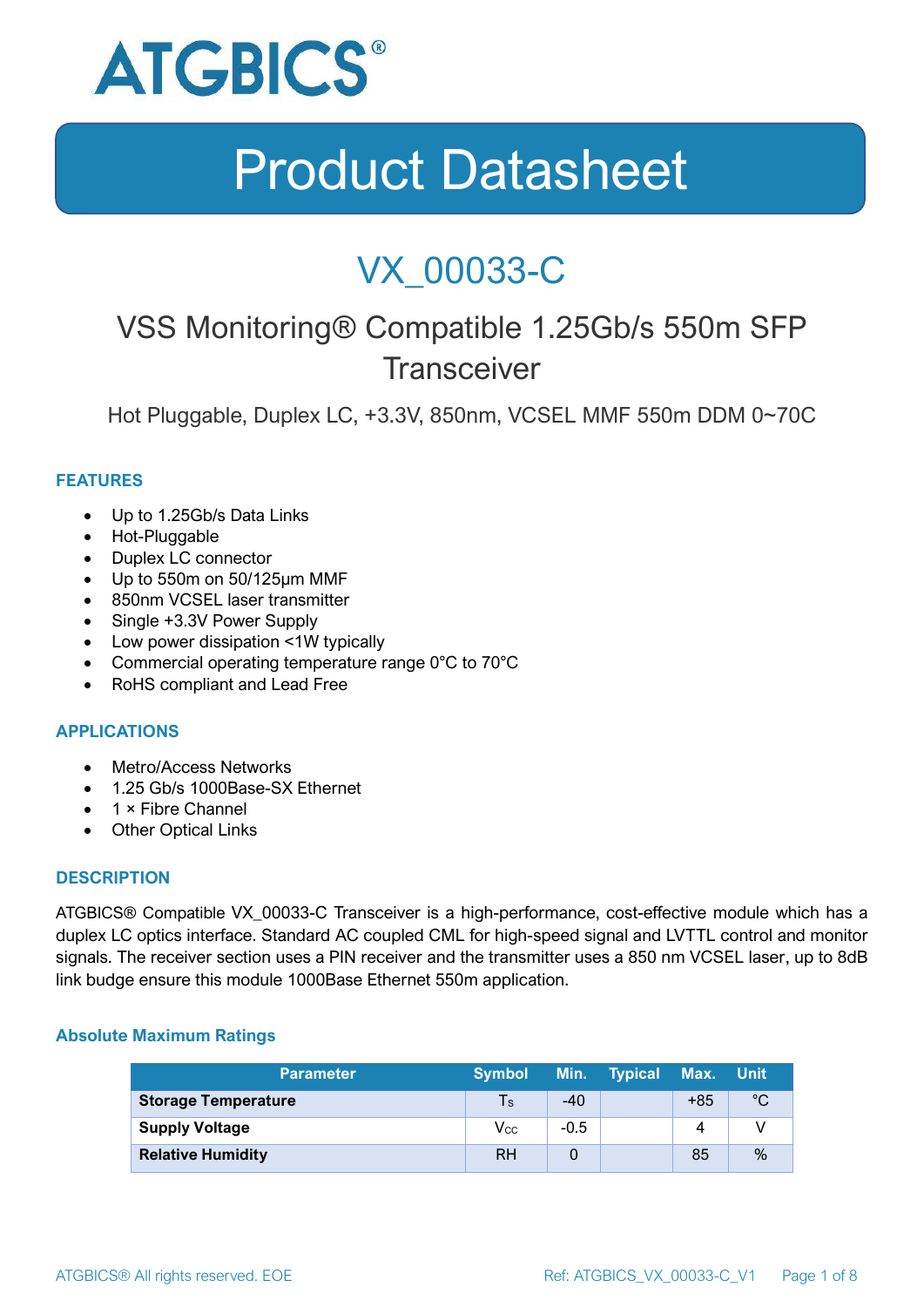

#### **Recommended Operating Environment:**

| <b>Parameter</b>             | <b>Symbol</b>    | Min.  | <b>Typical</b> | Max.     | <b>Unit</b> |
|------------------------------|------------------|-------|----------------|----------|-------------|
| <b>Operating Temperature</b> |                  | 0     |                | $+70$    | $^{\circ}C$ |
| <b>Supply Voltage</b>        | $V_{\rm CC}$     | 3.135 |                | 3.465    | v           |
| <b>Supply Current</b>        | <b>Icc</b>       |       |                | 300      | mA          |
| <b>Inrush Current</b>        | Isurge           |       |                | $lcc+30$ | mA          |
| <b>Maximum Power</b>         | $P_{\text{max}}$ |       |                |          | W           |

#### **Electrical Characteristics** ( $T_{OP}$  = -40 to 85°C, VCC = 3.135 to 3.465 Volts)

| <b>Parameter</b>                    | <b>Symbol</b>         | Min.           | <b>Typical</b> | Max.                 | <b>Unit</b> | <b>Notes</b>   |  |
|-------------------------------------|-----------------------|----------------|----------------|----------------------|-------------|----------------|--|
| <b>Transmitter Section:</b>         |                       |                |                |                      |             |                |  |
| Input differential impedance        | $R_{\rm in}$          | 90             | 100            | 110                  | П           | О              |  |
| Single ended data input swing       | $V_{\text{in PP}}$    | 250            |                | 1200                 | mVp-p       |                |  |
| <b>Transmit Disable Voltage</b>     | $V_D$                 | $Vcc -$<br>1.3 |                | Vcc                  | V           | $\mathfrak{p}$ |  |
| <b>Transmit Enable Voltage</b>      | $V_{EN}$              | Vee            |                | Vee+<br>0.8          | $\vee$      |                |  |
| <b>Transmit Disable Assert Time</b> | $T_{\text{desset}}$   |                |                | 10                   | <b>US</b>   |                |  |
| <b>Receiver Section:</b>            |                       |                |                |                      |             |                |  |
| Single ended data output<br>swing   | Vout, p<br>р          | 250            |                | 800                  | mv          | 3              |  |
| <b>LOS Fault</b>                    | V <sub>losfault</sub> | $Vcc -$<br>0.5 |                | V <sub>CC_host</sub> | $\vee$      | 5              |  |
| <b>LOS Normal</b>                   | $V_{\text{los norm}}$ | $V_{\rm ee}$   |                | $V_{ee}$ +0.5        | $\vee$      | 5              |  |
| <b>Power Supply Rejection</b>       | <b>PSR</b>            | 100            |                |                      | mVpp        | 6              |  |

Notes:

- 1. AC coupled.
- 2. Or open circuit.
- 3. Into 100-ohm differential termination.
- 4.  $20 80 \%$
- 5. LOS is LVTTL. Logic 0 indicates normal operation; logic 1 indicates no signal detected.
- 6. All transceiver specifications are compliant with a power supply sinusoidal modulation of 20 Hz to 1.5MHz up to specified value applied through the power supply filtering network shown on page 23 of the Small Form-factor Pluggable (SFP) Transceiver Multi-Source Agreement (MSA), September 14, 2000.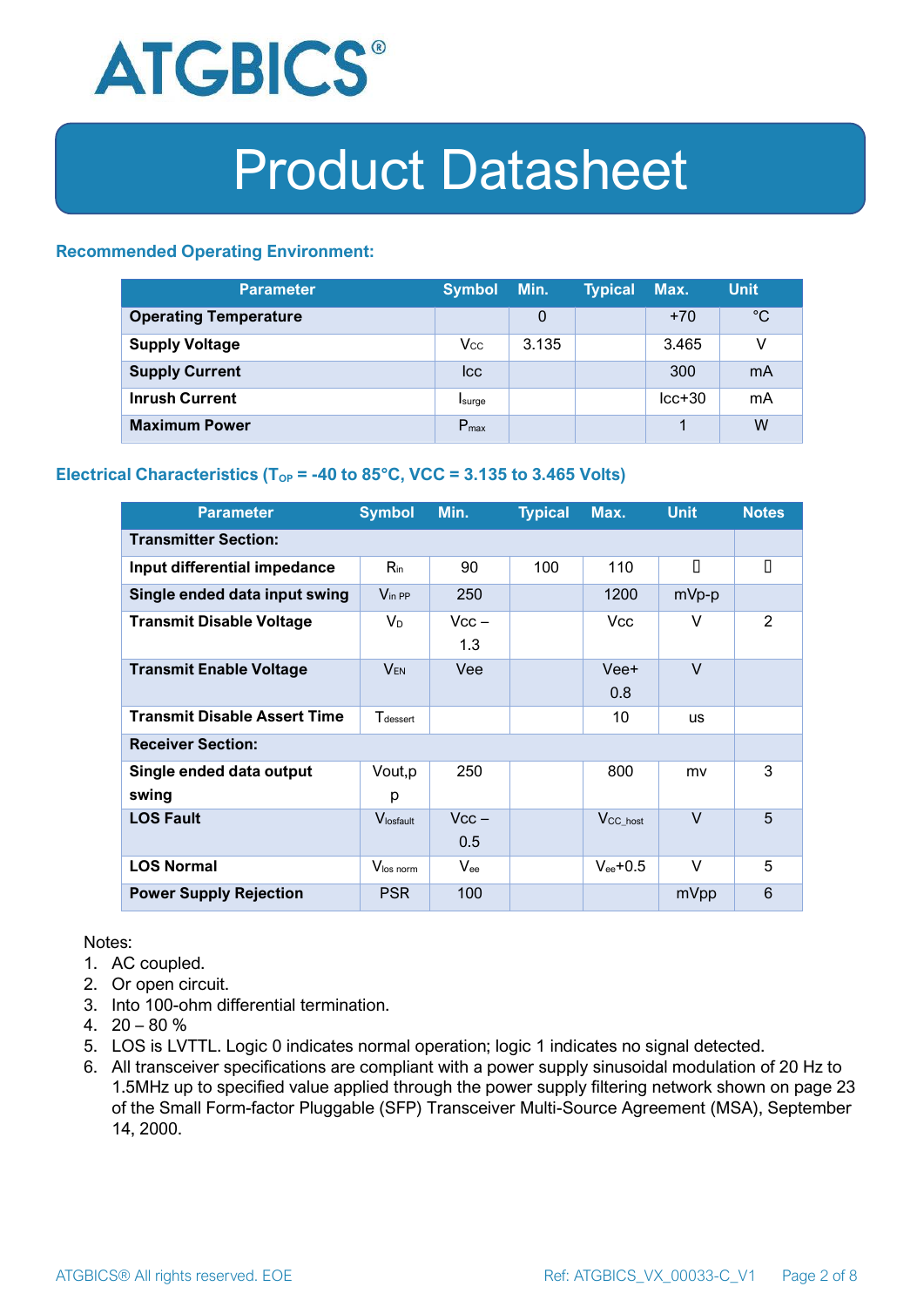

#### **Optical Parameters** ( $T_{OP}$  = -40 to 85°C, VCC = 3.135 to 3.465 Volts)

| <b>Parameter</b>                                       | <b>Symbol</b>                                     | Min.         | <b>Typical</b> | Max.       | <b>Unit</b>     | <b>Note</b>    |
|--------------------------------------------------------|---------------------------------------------------|--------------|----------------|------------|-----------------|----------------|
| <b>Transmitter Section:</b>                            |                                                   |              |                |            |                 |                |
| <b>Center Wavelength</b>                               | $\lambda_c$                                       | 840          | 850            | 860        | nm              |                |
| <b>Spectral Width (RMS)</b>                            | <b>ORMS</b>                                       |              |                | 0.85       | nm              |                |
| <b>Optical Output Power</b>                            | $P_{\text{out}}$                                  | -9           |                | $-3$       | dBm             | 1              |
| <b>Extinction Ratio</b>                                | <b>ER</b>                                         | 9            |                |            | dB              |                |
| <b>Optical Rise/Fall Time</b>                          | $t_r / t_f$                                       |              |                | 260        | ps              | $\overline{2}$ |
| <b>Relative Intensity Noise</b>                        | <b>RIN</b>                                        |              |                | $-120$     | dB/H            |                |
|                                                        |                                                   |              |                |            | z               |                |
| <b>Output Eye Mask</b>                                 | Compliant with IEEE802.3 z (class 1 laser safety) |              |                |            |                 |                |
| <b>Receiver Section:</b>                               |                                                   |              |                |            |                 |                |
| <b>Optical Input Wavelength</b>                        | $\lambda$ <sub>c</sub>                            | 770          |                | 860        | nm              |                |
| <b>Receiver Overload</b>                               | $P_{ol}$                                          | $\mathbf{0}$ |                |            | dBm             | $\overline{4}$ |
| <b>RX Sensitivity</b>                                  | Sen                                               |              |                | $-17$      | dB <sub>m</sub> | 4              |
| <b>RX LOS Assert</b>                                   | LOS <sub>A</sub>                                  | $-35$        |                |            | dB <sub>m</sub> |                |
| <b>RX LOS De-assert</b>                                | LOS <sub>D</sub>                                  |              |                | $-18$      | dBm             |                |
| <b>RX_LOS Hysteresis</b>                               | LOS <sub>H</sub>                                  | 0.5          |                |            | dB              |                |
| <b>General Specifications:</b>                         |                                                   |              |                |            |                 |                |
| <b>Data Rate</b>                                       | <b>BR</b>                                         |              | 1.25           |            | Gb/s            |                |
| <b>Bit Error Rate</b>                                  | <b>BER</b>                                        |              |                | $10^{-12}$ |                 |                |
| Max. Supported Link Length on<br>50/125µm MMF@1.25Gb/s | <b>LMAX</b>                                       |              | 550            |            | m               |                |
| <b>Total System Budget</b>                             | LB                                                | 8            |                |            | dB              |                |

Notes:

- 1. The optical power is launched into MMF.
- 2. 20-80%.
- 3. Jitter measurements taken using Agilent OMNIBERT 718 in accordance with GR-253.
- 4. Measured with PRBS  $2^{7-1}$  at 10<sup>-12</sup> BER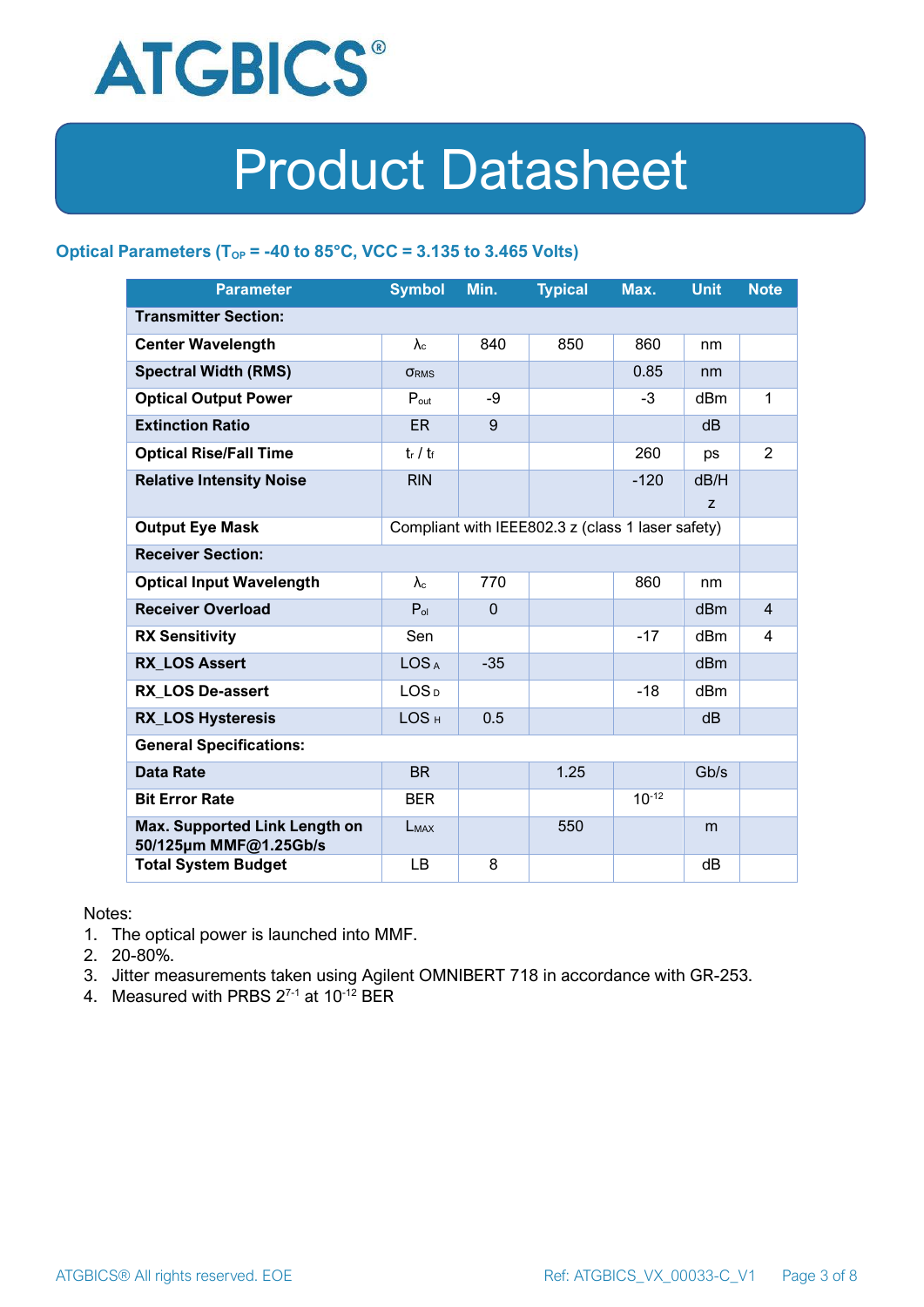

#### **Pin Assignment**

Diagram of Host Board Connector Block Pin Numbers and Name



#### **Diagram of Host Board Connector Block Pin Numbers and Names**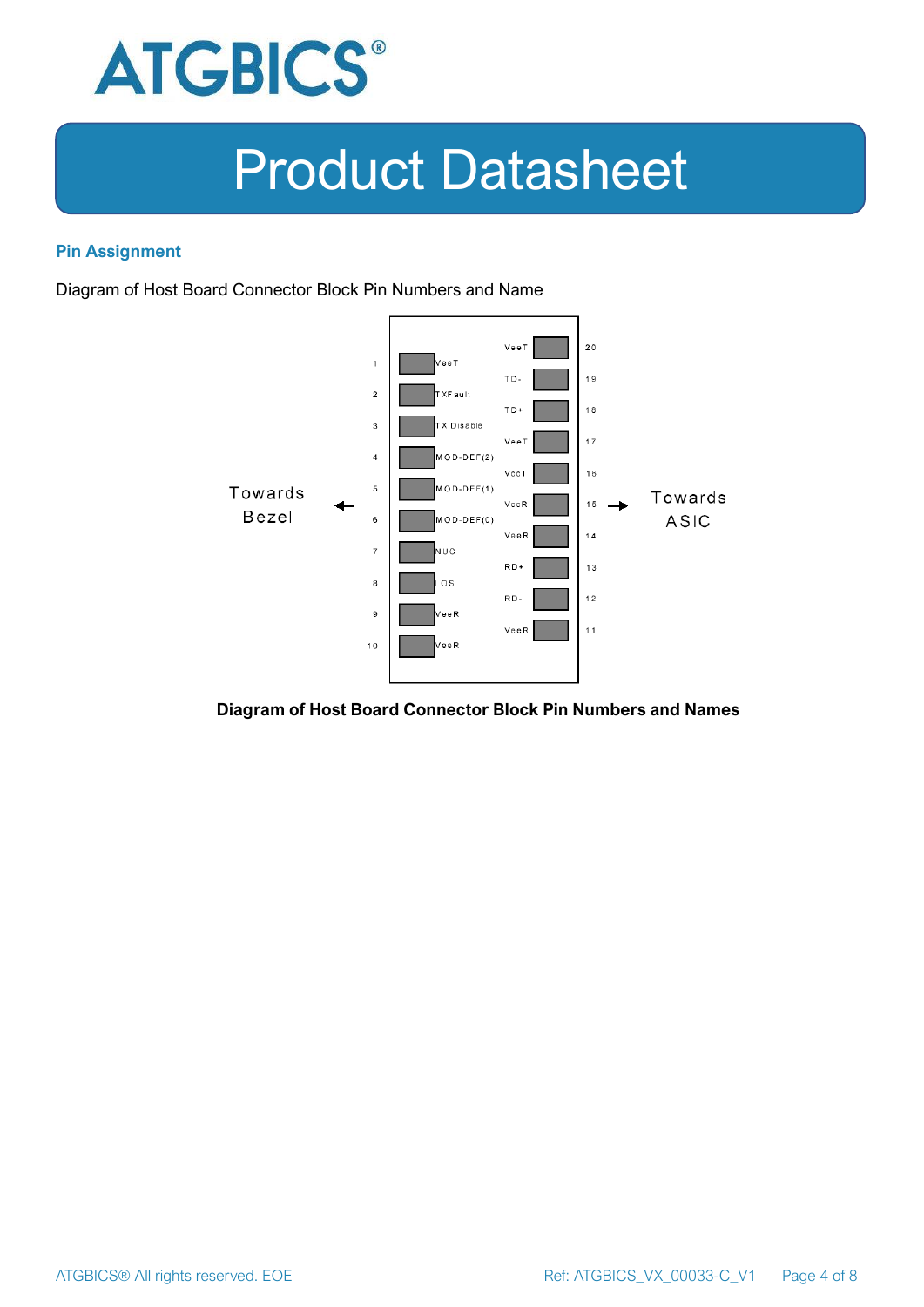

#### **Pin Function Definitions**

| <b>Pin No</b>  | <b>Name</b>        | <b>Function</b>                     | <b>Plug Seq</b> | <b>Notes</b>   |
|----------------|--------------------|-------------------------------------|-----------------|----------------|
| 1              | VeeT               | <b>Transmitter Ground</b>           | $\mathbf 1$     | $\mathbf{1}$   |
| $\overline{2}$ | <b>TX Fault</b>    | <b>Transmitter Fault Indication</b> | 3               |                |
| 3              | <b>TX Disable</b>  | <b>Transmitter Disable</b>          | 3               | $\overline{2}$ |
| 4              | MOD-DEF2           | <b>Module Definition</b>            | $\overline{2}$  | 3              |
| 5              | MOD-DEF1           | <b>Module Definition 1</b>          | 3               | 3              |
| 6              | MOD-DEF0           | Module Definition 0                 | 3               | 3              |
| $\overline{7}$ | <b>Rate Select</b> | <b>Not Connected</b>                | 3               | $\overline{4}$ |
| 8              | <b>LOS</b>         | Loss of Signal                      | 3               | 5              |
| 9              | <b>VeeR</b>        | <b>Receiver Ground</b>              | 1               | $\mathbf{1}$   |
| 10             | VeeR               | <b>Receiver Ground</b>              | 1               | 1              |
| 11             | <b>VeeR</b>        | <b>Receiver Ground</b>              |                 | $\mathbf{1}$   |
| 12             | RD-                | Inv. Received Data Out              | 3               | 6              |
| 13             | $RD+$              | <b>Received Data Out</b>            | 3               | 6              |
| 14             | VeeR               | Receiver Ground                     | 3               | 1              |
| 15             | <b>VccR</b>        | <b>Receiver Power</b>               | $\overline{2}$  | $\mathbf{1}$   |
| 16             | <b>VccT</b>        | <b>Transmitter Power</b>            | $\overline{2}$  |                |
| 17             | VeeT               | <b>Transmitter Ground</b>           | $\mathbf{1}$    |                |
| 18             | $TD+$              | Transmit Data In                    | 3               | 6              |
| 19             | TD-                | Inv. Transmit In                    | 3               | 6              |
| 20             | VeeT               | <b>Transmitter Ground</b>           | 1               |                |

Notes:

- 1. Circuit ground is internally isolated from chassis ground.
- 2. Laser output disabled on TDIS >2.0V or open, enabled on TDIS <0.8V.
- 3. Should be pulled up with 4.7k 10 kohms on host board to a voltage between 2.0V and 3.6V. MOD\_DEF (0) pulls line low to indicate module is plugged in.
- 4. Rate select is not used
- 5. LOS is open collector output. Should be pulled up with 4.7k 10 kohms on host board to a voltage between 2.0V and 3.6V. Logic 0 indicates normal operation; logic 1 indicates loss of signal.
- 6. AC Coupled

#### **SFP Module EEPROM Information and Management**

The SFP modules implement the 2-wire serial communication protocol as defined in the SFP -8472. The serial ID information of the SFP modules can be accessed through the I2C interface at address A0h.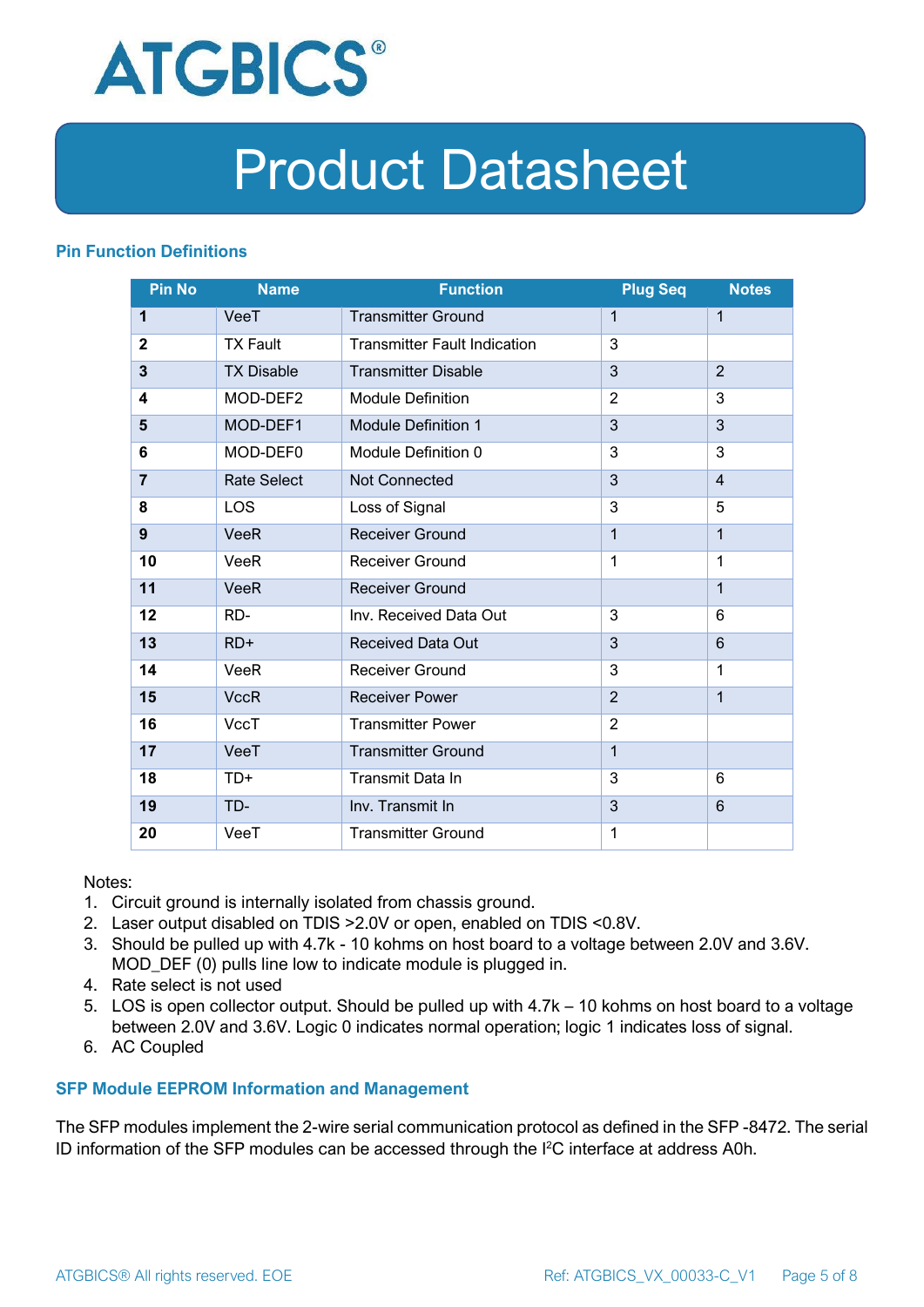

#### **EEPROM Serial ID Memory Contents (A0h)**

| <b>Data</b><br><b>Address</b> | Length<br>(Byte) | <b>Name of</b><br>Length | <b>Description and Contents</b>                                                                                            |  |
|-------------------------------|------------------|--------------------------|----------------------------------------------------------------------------------------------------------------------------|--|
| <b>Base ID Fields</b>         |                  |                          |                                                                                                                            |  |
| $\mathbf 0$                   | $\mathbf{1}$     | Identifier               | Type of Serial transceiver (03h=SFP)                                                                                       |  |
| $\mathbf 1$                   | $\mathbf{1}$     | Reserved                 | Extended identifier of type serial transceiver<br>(04h)                                                                    |  |
| $\mathbf{2}$                  | 1                | Connector                | Code of optical connector type (07=LC)                                                                                     |  |
| $3 - 10$                      | 8                | Transceiver              |                                                                                                                            |  |
| 11                            | 1                | Encoding                 | NRZ(03h)                                                                                                                   |  |
| 12                            | $\mathbf{1}$     | BR, Nominal              | Nominal baud rate, unit of 100Mbps                                                                                         |  |
| $13 - 14$                     | $\overline{2}$   | Reserved                 | (0000h)                                                                                                                    |  |
| 15                            | $\mathbf{1}$     | Length(9um)              | Link length supported for 9/125um fiber, units of<br>100m                                                                  |  |
| 16                            | $\mathbf{1}$     | Length(50um)             | Link length supported for 50/125um fiber, units<br>of 10m                                                                  |  |
| 17                            | $\mathbf{1}$     | Length(62.5um)           | Link length supported for 62.5/125um fiber, units<br>of 10m                                                                |  |
| 18                            | $\mathbf{1}$     | Length(Copper)           | Link length supported for copper, units of meters                                                                          |  |
| 19                            | $\mathbf{1}$     | Reserved                 |                                                                                                                            |  |
| 20-35                         | 16               | Vendor Name              | SFP vendor name: ATGBICS                                                                                                   |  |
| 36                            | $\mathbf{1}$     | Reserved                 |                                                                                                                            |  |
| 37-39                         | 3                | Vendor OUI               | SFP transceiver vendor OUI ID                                                                                              |  |
| 40-55                         | 16               | Vendor PN                | Part Number: "VX_00033-C" (ASCII)                                                                                          |  |
| 56-59                         | 4                | Vendor rev               | Revision level for part number                                                                                             |  |
| 60-62                         | 3                | Reserved                 |                                                                                                                            |  |
| 63                            | 1                | <b>CCID</b>              | Least significant byte of sum of data in address<br>$0 - 62$                                                               |  |
| <b>Extended ID Fields</b>     |                  |                          |                                                                                                                            |  |
| 64-65                         | $\overline{2}$   | Option                   | Indicates which<br>optical<br>SFP<br>signals<br>are<br>implemented<br>(001Ah = LOS, TX_FAULT, TX_DISABLE all<br>supported) |  |
| 66                            | $\mathbf{1}$     | BR, max                  | Upper bit rate margin, units of %                                                                                          |  |
| 67                            | 1                | BR, min                  | Lower bit rate margin, units of %                                                                                          |  |
| 68-83                         | 16               | Vendor SN                | Serial number (ASCII)                                                                                                      |  |
| 84-91                         | 8                | Date code                | Manufacturing date code                                                                                                    |  |
| 92-94                         | 3                | Reserved                 |                                                                                                                            |  |
| 95                            | 1                | <b>CCEX</b>              | Check<br>code for<br>the<br>extended<br>Fields<br>ID<br>(addresses 64 to 94)                                               |  |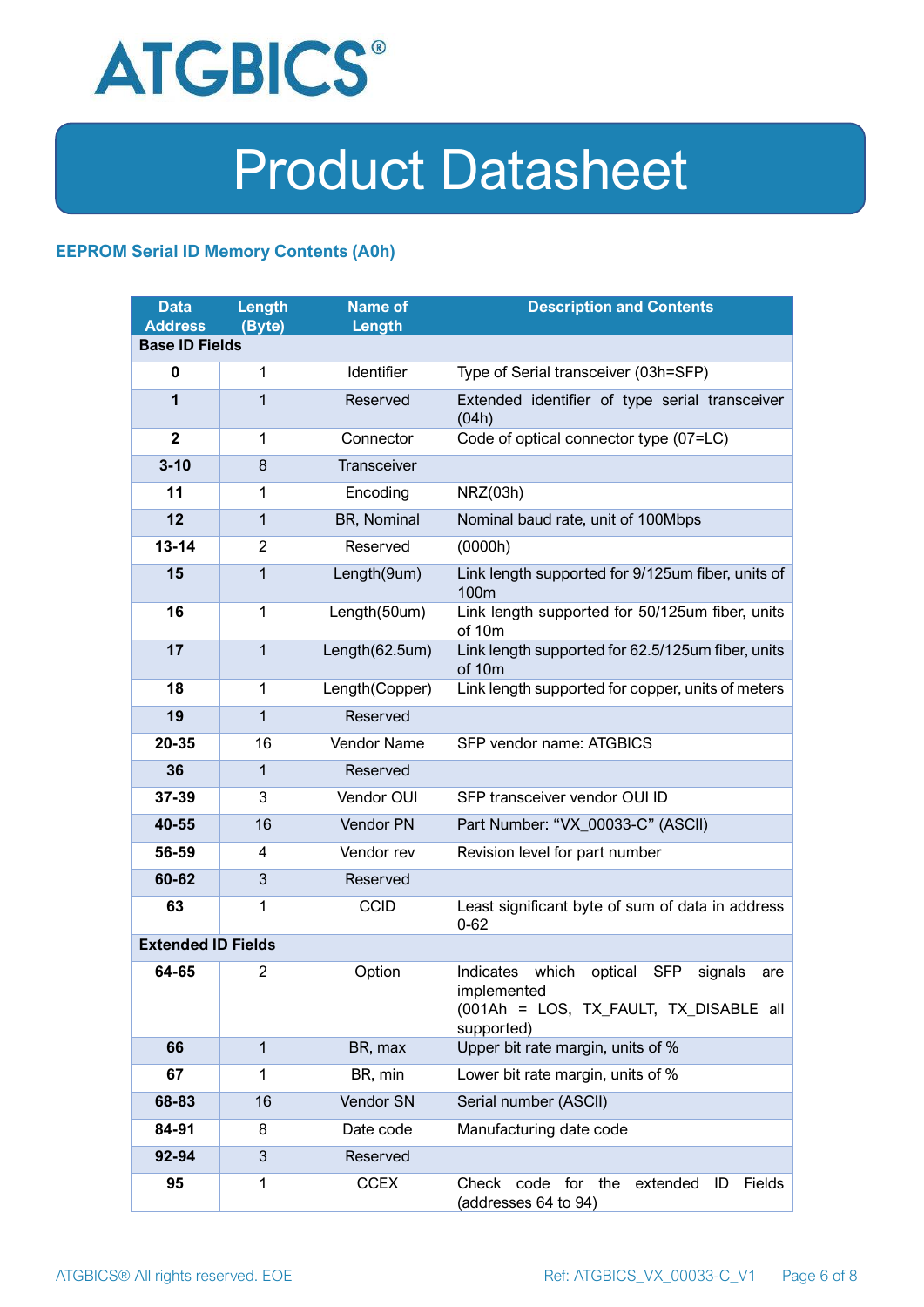

| <b>Vendor Specific ID Fields</b> |     |          |                                 |
|----------------------------------|-----|----------|---------------------------------|
| 96-127                           | 32  | Readable | Vendor specific date, read only |
| 128-255                          | 128 | Reserved | Reserved for SFF-8079           |

#### **Regulatory Compliance**

The GLX-SX-MMD-C complies with international Electromagnetic Compatibility (EMC) and international safety requirements and standards (see details in Table following).

| Electrostatic Discharge<br>(ESD) to the Electrical Pins                                      | MIL-STD-883E<br>Method 3015.7                                                   | Class 1(>1000 V)                          |
|----------------------------------------------------------------------------------------------|---------------------------------------------------------------------------------|-------------------------------------------|
| Electrostatic<br><b>Discharge</b><br>(ESD)<br>LC<br>the<br><b>Duplex</b><br>to<br>Receptacle | IEC 61000-4-2<br><b>GR-1089-CORE</b>                                            | Compatible with standards                 |
| Electromagnetic<br>Interference (EMI)                                                        | FCC Part 15 Class B<br>EN55022 Class B (CISPR 22B)<br><b>VCCI Class B</b>       | Compatible with standards                 |
| Laser Eye Safety                                                                             | 1040.10<br>21CFR<br>and<br><b>FDA</b><br>1040.11<br>EN60950, EN (IEC) 60825-1,2 | Compatible with Class 1 laser<br>product. |

#### **Recommended Circuit**



**SFP Host Recommended Circuit**